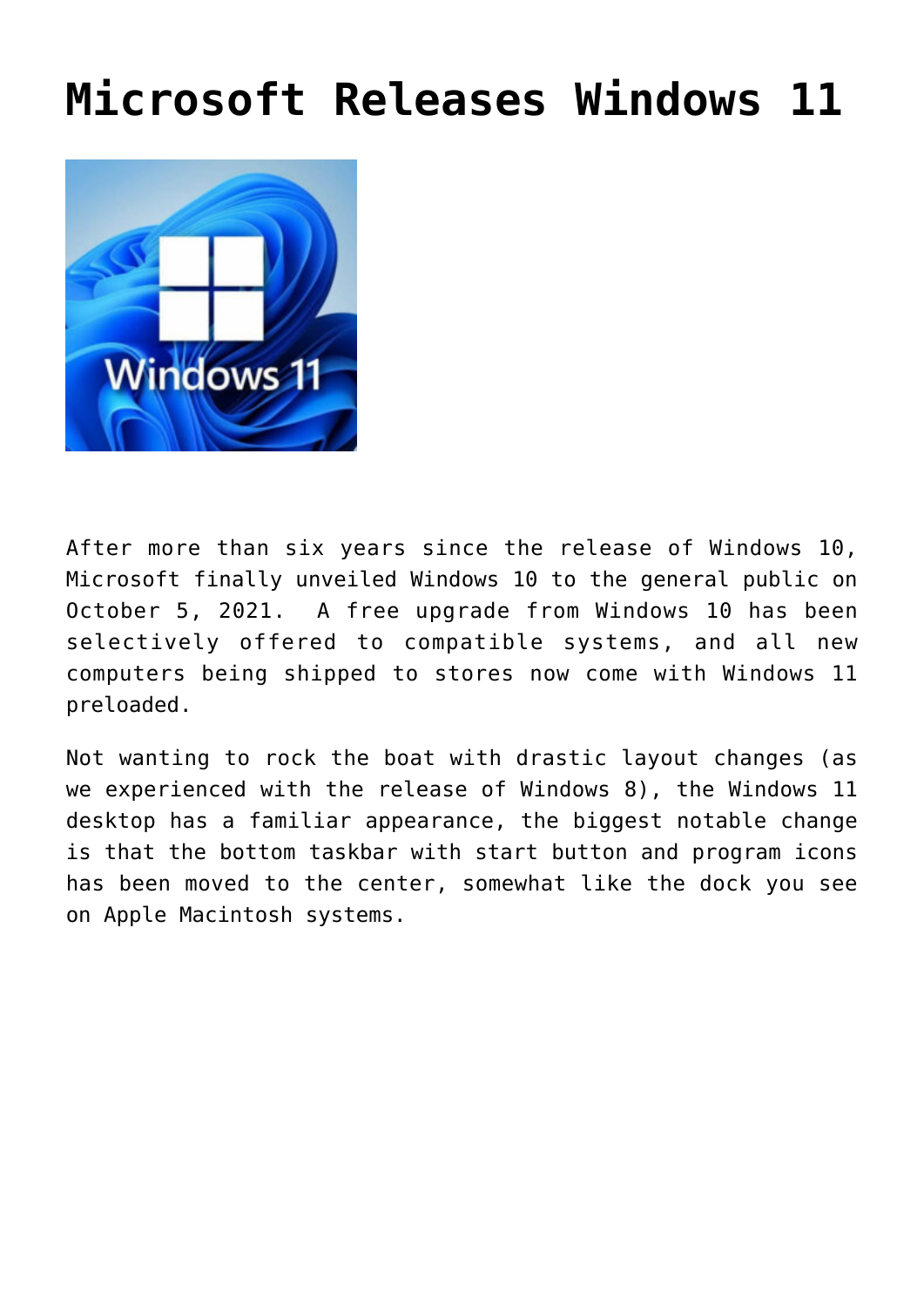

Some of the key new features include:

A customizable widgets page for weather, news, stock market updates etc.

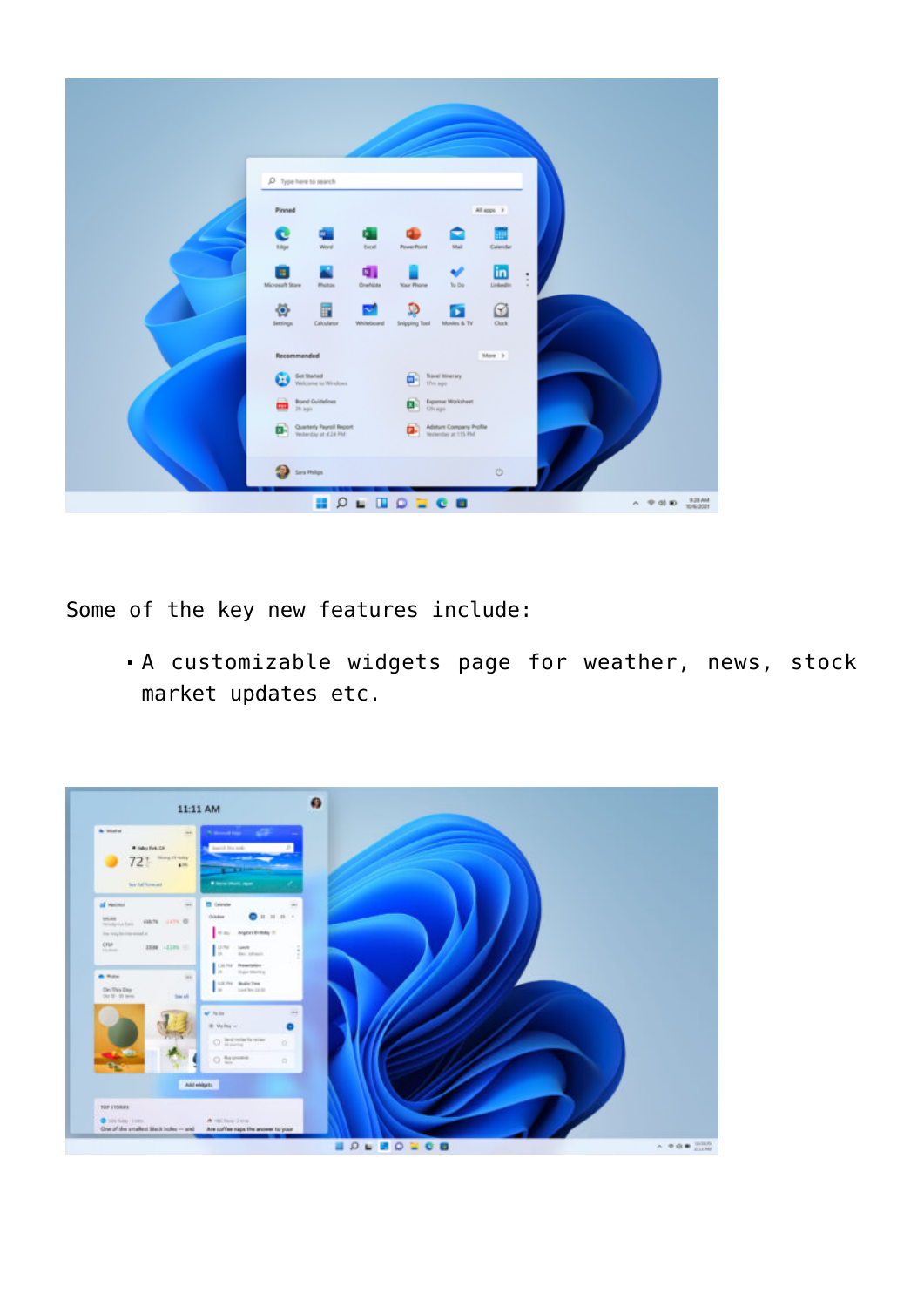Snap Layouts and Snap Groups.

Snap layouts allow you to arrange open app windows in a tile like grid format, while Snap groups allow you to create multiple Snap layout sets and then easily switch between them without having to restore each app individually.



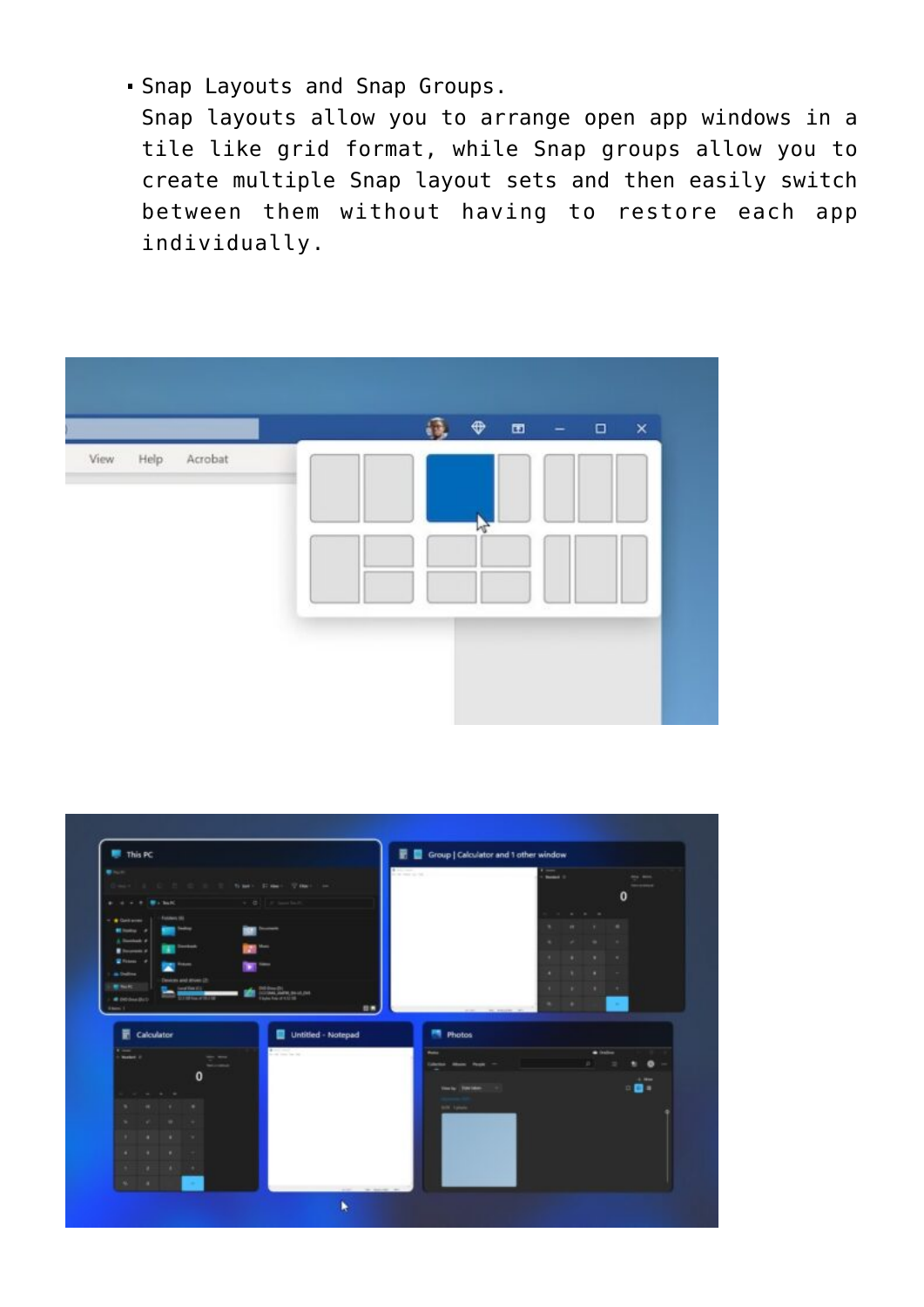Chat from Microsoft Teams, a chat and video based collaboration system originally aimed at business organizations, is integrated into the taskbar and now available to personal accounts so you can keep in touch with friends and family members via text or video calls.



To find out if your older Windows 10 machine can be upgraded to Windows 11, download and run the PC Health Check App:

[https://www.microsoft.com/en-us/windows/windows-11#pchealthche](https://www.microsoft.com/en-us/windows/windows-11#pchealthcheck) [ck](https://www.microsoft.com/en-us/windows/windows-11#pchealthcheck)

For more features and details about Windows 11, check out Microsoft's Windows 11 page,

<https://www.microsoft.com/en-us/windows/windows-11>

Or check out [Windows 11: Everything you need to know on](https://www.techadvisor.com/news/windows/windows-11-3805403/) [techadvisor.com.](https://www.techadvisor.com/news/windows/windows-11-3805403/)

For those of you who prefer to stick with Windows 10, no